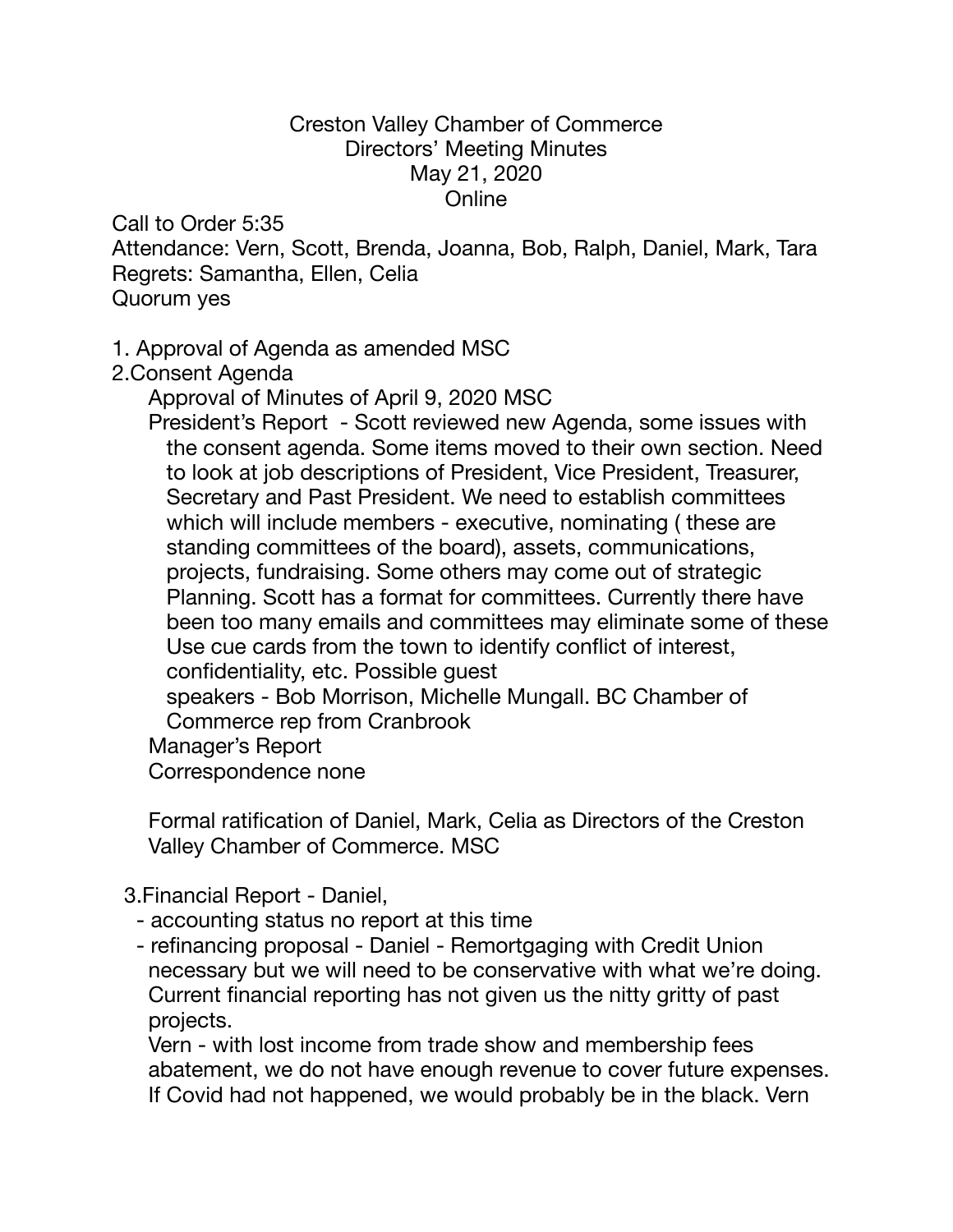has been in touch with Michelle Mungall about assistance for chambers which have lost funds be use of cancelled events. Wave accounting system was free and it did not give a detailed accounting. On Daniel and Brenda's advice, Vern has ordered Quick books online. He will work with Denne on the best program.

 Moved Daniel Secor, seconded Joanna Wilson that the Creston Valley Chamber of Commerce obtain mortgage financing from the Creston and District Credit Union for \$150,000 secured by a first mortgage on the building and a Line of Credit for \$30,000. The CDCU will pay off the existing mortgage and LOC from RBC and we will close those accounts. We will close the RBC chequing account as soon as all preauthorized payments are moved to CDCU. The Credit Card will remain at RBC. Carried

 Moved Ralph Vigna, seconded Tara Mehrer that Scott Veitch, Daniel Secor, Brenda Brucker and Vern Gorham be signing authority. Carried

 Moved Tara Mehrer, seconded Mark Wolfe that Daniel will negotiate the best deal and that refinancing is not to exceed \$180,000. **Carried** 

4. Guest ( none)

## 5. Issues for discussion**( these would be aligned with our mission and goals**

## 6.Board Business

- AGM will be held by virtual meeting on June 17, at 7:00 pm
- Strategic Plan James couldn't change the time, but Tara and Daniel will forward their answers to the five questions to Scott.
- market use of washrooms- only for exhibitors and manager will have control of key. Market needs to submit their safety plan to Vern and then it will be approved. ( spaying after use, providing own disinfectant and hand sanitizer.)
- Fields Forward possible partnership with them to advance food security ( advocating, providing visibility) Elizabeth Quinn is willing to speak to us.
- Gran Fondo. downsized and outside
- 7. In Camera Session motion to move out of committee and report that personnel issues were discussed. MSC
- 8. Adjournment 8:00 M